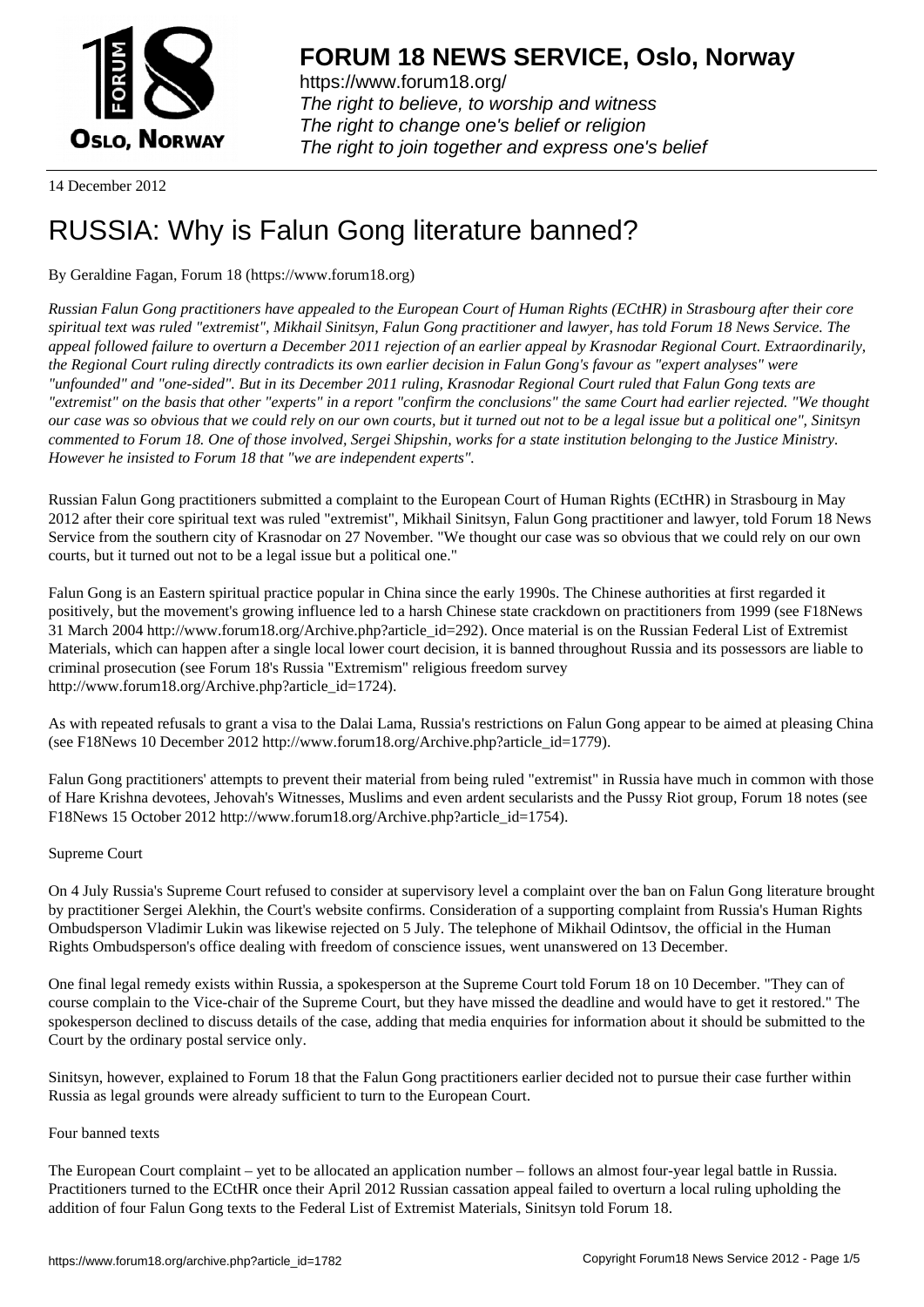The four titles are on the Federal List at Nos. 296-299. All were ruled  $\mathcal{A}$ October 2011 and confirmed as such by Krasnodar Regional Court on 22 December 2011. The four are Russian translations of "Zhuan Falun" (Turning the Law Wheel) by Falun Gong founder Li Hongzhi, "Report into Allegations of Organ Harvesting of Falun Gong Practitioners in China" by David Matas and David Kilgour, "Falun Dafa Around the World" and "Global Human Rights Torch Relay".

"Zhuan Falun" is a core text for Falun Gong practitioners. Dated January 2006, it consists of nine lectures in which Li Hongzhi emphasises that Truth, Compassion and Endurance are essential qualities for spiritual progress: "We can only advise people (..) to value virtues, do good deeds, and be kind. One should conduct oneself this way in everything and under all circumstances."

The text states that successful practice may generate paranormal abilities such as clairvoyance and levitation, but Li adds that these abilities must not be used negatively: "Nobody is allowed to casually undermine the state of our ordinary human society." Violence and even animosity are rejected: "People compete with, deceive, and harm each other for a little personal gain. All of these mentalities must be given up."

The authors of "Report into Allegations of Organ Harvesting of Falun Gong Practitioners in China", David Matas and David Kilgour, are respectively a Canadian human rights lawyer and a former member of Canada's parliament. Their July 2006 report investigates whether Chinese state representatives have harvested organs for transplant operations from live Falun Gong practitioners, "killing the practitioners in the process".

Noting that China rejects this allegation, Matas and Kilgour conclude that credible circumstantial - if not direct - evidence exists to support it. This includes a large and unexplained increase in organ transplants in China in the 2000-05 period since mass detentions of Falun Gong practitioners began; confirmation of the practice by personnel at 13 hospitals and detention centres across China when telephoned during 2006 by callers posing as interested in acquiring organs; and waiting times for organs in 2006 being a few weeks in China rather than several years in Canada, "suggesting a large bank of 'living' donors".

"Falun Dafa Around the World" is a newspaper still produced by Falun Gong in Ukraine. As the Federal List of Extremist Materials does not specify an edition or article, Forum 18 is unable to identify the particular text ruled extremist.

The web version of "Global Human Rights Torch Relay" is a short text announcing an international torch relay in the run-up to the 2008 Beijing Olympics to highlight human rights abuses in China.

### First trial

The Russian Supreme Court's July 2012 refusals to consider complaints about the addition of the four Falun Gong texts to the Federal List of Extremist Materials relate to Pervomaisky District Court's October 2011 ruling.

However, the titles were first ruled "extremist" by Pervomaisky District Court on 26 August 2008. The case was brought by Krasnodar Regional Public Prosecutor's Office due to their distribution "by unidentified persons" in a Krasnodar public park, according to the verdict seen by Forum 18. The extremism ruling relies upon two "expert analyses" commissioned by the Court, which have been seen by Forum 18.

### British baroness extremist?

According to the 20 June 2008 "analysis" by philologist Alla Bogomaz, the texts contain statements "arousing enmity and dislike" towards non-adherents of Falun Gong and "proclaiming superiority and exclusivity" of Falun Gong members over them. Bogomaz primarily sees this in Li's description of non-Falun Gong practitioners as "ordinary" people, as in: "Because of contamination from the powerful current or big dye vat of ordinary human society, the things that people consider correct are, actually, often wrong."

The context of such statements is omitted, however; in this case, clarification of what most "ordinary" people consider correct: "Doesn't everyone want to live a good life? Desiring a good life may (..) lead to bullying and harming others."

Bogomaz also concludes that "Global Human Rights Torch Relay" contains "incitement of hostile acts against the Chinese authorities". This, she identifies, is a statement by Baroness Caroline Cox, a member of the British House of Lords: "Through calling for a boycott of the Beijing Olympics, we can put an end to the persecution soon, and safeguard the Olympic spirit and human dignity."

### Buddhist symbol  $=$  Nazi symbol?

Bogomaz acknowledges Li Hongzhi's explanation in "Zhuan Falun" that the swastika is a traditional Buddhist symbol, and that Falun Gong's use of it has nothing to do with Nazi symbolism. (Forum 18 further notes that Falun Gong's symbol points in the opposite direction to the Nazi symbol). The issue is examined because propaganda or public display of Nazi symbolism, including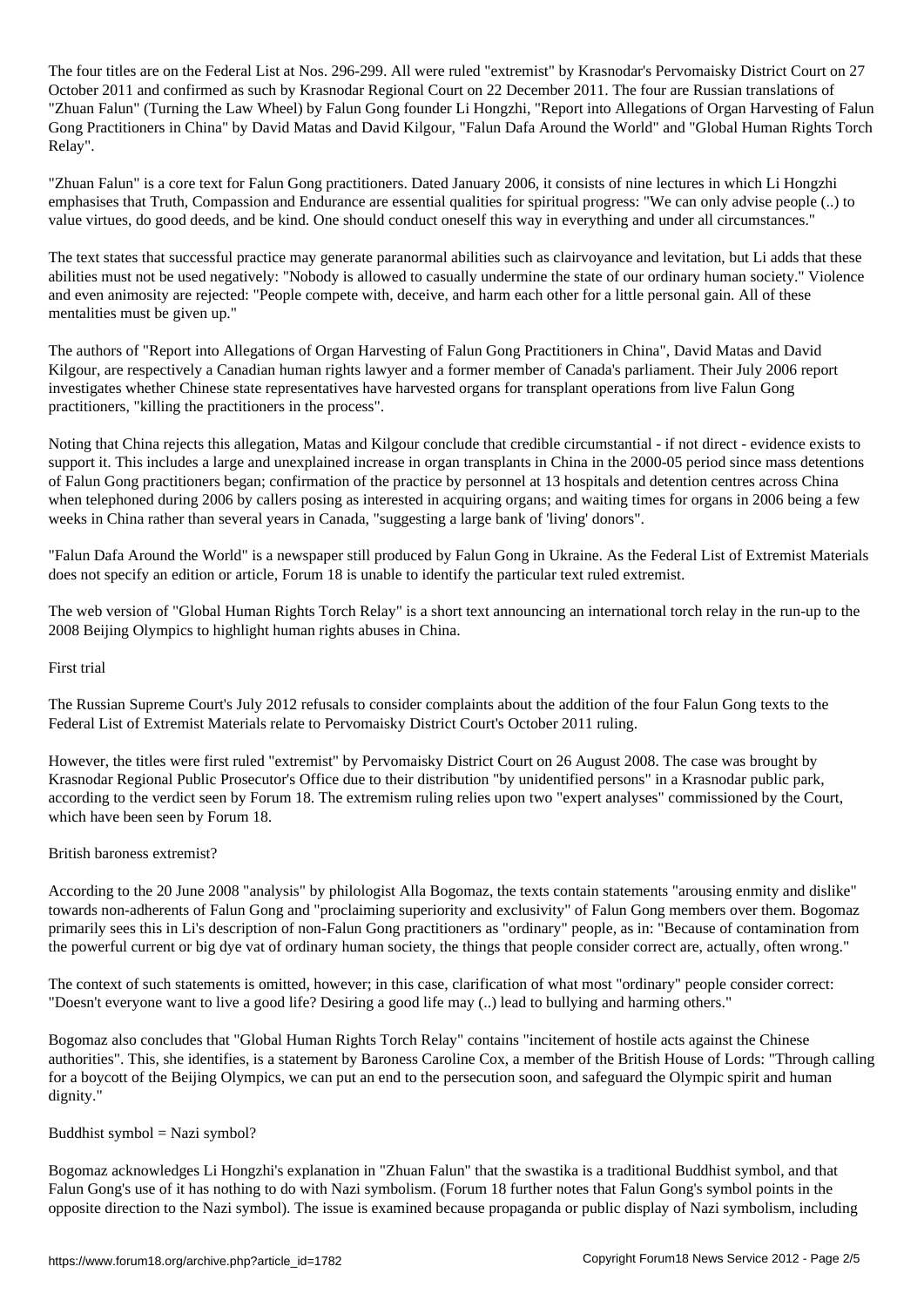Pervomaisky District Court was partially persuaded to determine the texts "extremist" by the conclusion of psychologist Albina Rogoza's 30 June 2008 "expert analysis". This claimed that citizens could confuse Falun Gong's symbol with the Nazi swastika if they do not have "special knowledge in the spheres of religion, history, culture and art", and are not familiarised beforehand with the accompanying Falun Gong texts.

Expert source tried to ban Harry Potter as "extremist"

On commissioning their analyses, Krasnodar Public Prosecutor's Office supplied both Bogomaz and Rogoza with Tamara Kvitkovskaya's 2008 brochure "Falun Gong - Cult of Hatred". Kvitkovskaya is an Orthodox activist who has repeatedly appealed to prosecutors to ban material as "extremist". This includes such material as JK Rowling's "Harry Potter and the Chamber of Secrets" (unsuccessfully) and Aleksandr Savko's graphic artwork depicting Mickey Mouse in the role of Jesus in the New Testament scene of the Sermon on the Mount (successfully), Nezavisimaya Gazeta newspaper reported in July 2012. Savko's Mickey Mouse work is No. 1271 on the Federal List of Extremist Materials.

The web version of "Falun Gong - Cult of Hatred" identifies Kvitkovskaya as editor. Its authors are Mikhail Kuznetsov and Igor Ponkin, long-time lobbyists for aims shared by the Russian Orthodox Church, particularly restrictions on "sects". The pair were recently prominent on the side of the prosecution in the trial of three members of feminist art collective Pussy Riot see F18News 15 October 2012 http://www.forum18.org/Archive.php?article\_id=1754). In "Falun Gong – Cult of Hatred" Kuznetsov and Ponkin argue that Falun Gong is an "extremist sect" that should be banned.

Elements of their criticism are echoed in Bogomaz's "expert analysis" – including the conclusion and out-of-context supporting quotation cited above, claiming that Falun Gong members view themselves as superior to non-members.

### First appeal

No Falun Gong representatives were invited to the 2008 trial where Bogomaz and Rogoza's analyses secured a ban. "It turned out that the literature was the accused, and the literature can't defend itself," Moscow-based Falun Gong practitioner Juliana Kim remarked to Forum 18 on 15 November.

Noticing in January 2009 that the four texts had been added to the Federal List of Extremist Materials in December 2008, Falun Gong practitioners asked Pervomaisky District Court to restore the possibility of appeal against its August 2008 extremism ruling. They succeeded in securing the right of appeal on 4 March 2009, and won a rare victory against an extremism ruling on 28 April 2009, when their appeal was granted by Krasnodar Regional Court. Seen by Forum 18, the Regional Court's verdict struck down that of Pervomaisky District Court as "premature and unfounded" for relying upon "one-sided expert conclusions". The verdict also ordered a retrial.

State pressure for a ban continued, however. Even after the Regional Court ruling and despite repeated requests from Falun Gong representatives, the four texts were never removed from the Federal List of Extremist Materials, Sinitsyn told Forum 18. In a 9 June 2009 response seen by Forum 18, the Justice Ministry maintained it could not remove the titles from the List until it had received "a final court decision that has entered legal force" - even though the 28 April 2009 Regional Court decision entered legal force on the same day it was issued.

### Second trial

Despite the Regional Court's rejection of Bogomaz and Rogoza's analyses as "unfounded" and "one-sided", Pervomaisky District Court once again ruled the four Falun Gong texts "extremist" on 27 October 2011 because they "complemented rather than contradicted" its newly commissioned analysis. Krasnodar Regional Public Prosecutor's Office was again permitted to select "experts" for the analysis despite objections from Sinitsyn, whose suggestions of alternative names were rejected as biased.

The "experts" this time were philosopher Sergei Astapov and psychologist Sergei Shipshin, who produced the "analysis" that resulted in 34 Jehovah's Witness publications being ruled "extremist" by Rostov-on-Don Regional Court on 11 September 2009. That analysis considered "extremist" statements such as "True Christians do not venerate icons, crosses or statues" and "Many common festivals are linked to false religion. One of them is Christmas", as well as a quotation from Leo Tolstoy (see F18News 23 October 2009 http://www.forum18.org/Archive.php?article\_id=1366).

Seen by Forum 18, Pervomaisky District Court's October 2011 ruling cites the key findings in Astapov and Shipshin's 30 September 2011 "analysis" of the Falun Gong texts. According to Astapov, "Zhuan Falun" contains "statements expressing a negative evaluation, hostile attitude towards concrete religious groups and religious-philosophical trends". No examples are given, however.

According to Shipshin, "Zhuan Falun" makes possible "a restructuring of the reader's picture of the world", "lowers the criticality of perception of the information received by using a large amount of incomprehensible and ambiguous non-traditional concepts" and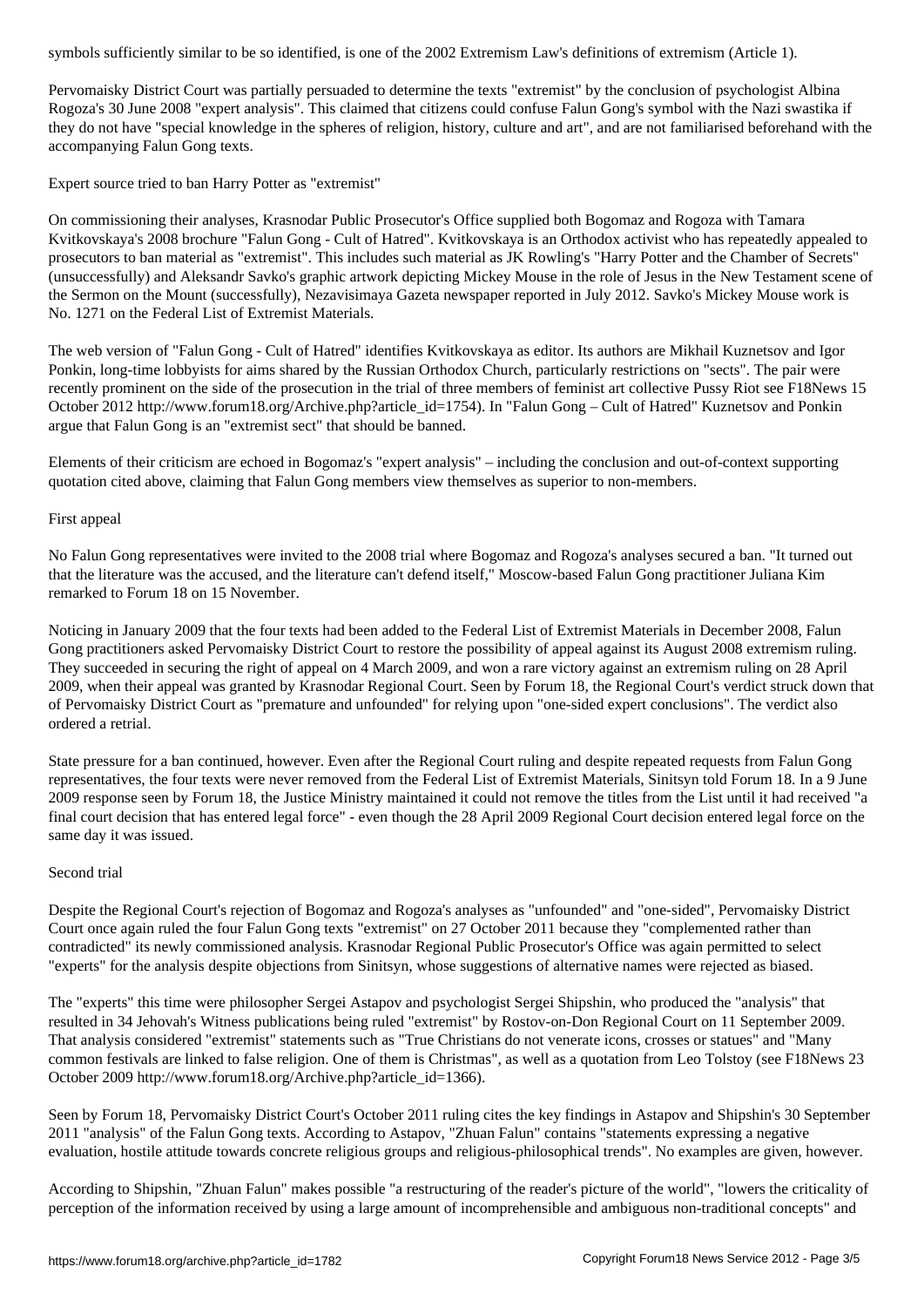stigmatisation (labelling)." No examples are given.

Astapov and Shipshin both maintain that the swastika symbol in "Zhuan Falun" is sufficiently similar to Nazi symbolism to be identified with it.

Forum 18 notes that "Zhuan Falun" frequently criticises some practitioners of qi gong and Daoism for using spiritual powers for material gain. The work claims Falun Gong to be a more advanced method of self-improvement than Buddhism, but does not call for any form of harm to people who do not practise Falun Gong. The strictly voluntary nature of Falun Gong practice is also emphasised: "Here, we teach everyone to follow the righteous way (..) to let you become enlightened on your own. (..) Nobody will force you or make you practice."

### An expert's view

Declining to discuss the specific Falun Gong case with Forum 18 on 13 December, Sergei Shipshin said he was unfamiliar with the final court decision. "I do not follow whether or why they add texts to the List [of Extremist Materials]."

According to its website, the Southern Regional Centre for Court Expert Analysis where he works is a state institution belonging to the Justice Ministry. However, "we are independent experts", Shipshin insisted to Forum 18. "We bear no relation to the court, the investigators or the Public Prosecutor's Office". He also maintained that there was no particular reason why he was chosen to conduct analysis: "There are very many such experts – a different government expert or a non-government expert could have done it."

During the criminal trial of Jehovah's Witness Aleksandr Kalistratov on "extremism" charges, a contract for a "judicial expert analysis" revealed that it had been prepared by the Prosecutor's Office without informing the court. The contract also made it clear that if the conclusions of "expert analysis" are "undesirable for the Prosecutor's Office", it will retain the right to seek a further analysis or choose new "experts" (see F18News 10 October 2011 http://www.forum18.org/Archive.php?article\_id=1623).

Shipshin also stressed that experts do not determine whether or not a text is "extremist". "The court decides that, we fulfil quite different tasks, for example, whether these texts can form negative attitudes towards certain groups of people on the basis of their religion, race, nationality or social group." Asked whether it was possible to determine whether a text could influence a person's psyche in this way, he maintained it was possible "in certain cases".

Shipshin then pointed out that an expert's conclusion is "just one of many pieces of evidence in a case, not every conclusion lies at the foundation of a court's decision". When Forum 18 pointed out that in this - and many other - "extremism" cases court decisions do rely solely upon expert analyses, Shipshin again responded that he was unfamiliar with the particular court decision.

Another "expert", Aleksey Gorbatov, similarly told Forum 18 that he "can't be an expert on every single faith" when asked about his role in providing an "expert analysis" during an attempt to ban the most important text for Hare Krishna devotees, the Bhagavad-Gita As it Is (see F18News 10 October v2011 http://www.forum18.org/Archive.php?article\_id=1623).

### Second appeal

While noting Falun Gong practitioners' objections that Astapov and Shipshin's conclusions regarding the swastika were provisional, Krasnodar Regional Court rejected their appeal on 22 December 2011. Failure to overturn this decision in early 2012 led to the appeal to the European Court.

Extraordinarily, the Regional Court ruling directly contradicts its own, 28 April 2009 decision in Falun Gong's favour, Forum 18 notes. Whereas the first decision rejected Bogomaz and Rogoza's analyses as "unfounded" and "one-sided", the second ruling supports Astapov and Shipshin's conclusions precisely because they "confirm the conclusions" offered by Bogomaz and Rogoza. (END)

For more background, see Forum 18's surveys of the general state of religious freedom in Russia at http://www.forum18.org/Archive.php?article\_id=1722, and of the dramatic decline in religious freedom related to Russia's Extremism Law at http://www.forum18.org/Archive.php?article\_id=1724.

An analysis of the way that the Russian authorities have used the Pussy Riot case to intensify restrictions on freedom of religion or belief is at F18News 15 October 2012 http://www.forum18.org/Archive.php?article\_id=1754.

A personal commentary by Alexander Verkhovsky, Director of the SOVA Center for Information and Analysis http://www.sova-center.ru, about the systemic problems of Russian anti-extremism legislation, is at F18News 19 July 2010 http://www.forum18.org/Archive.php?article\_id=1468.